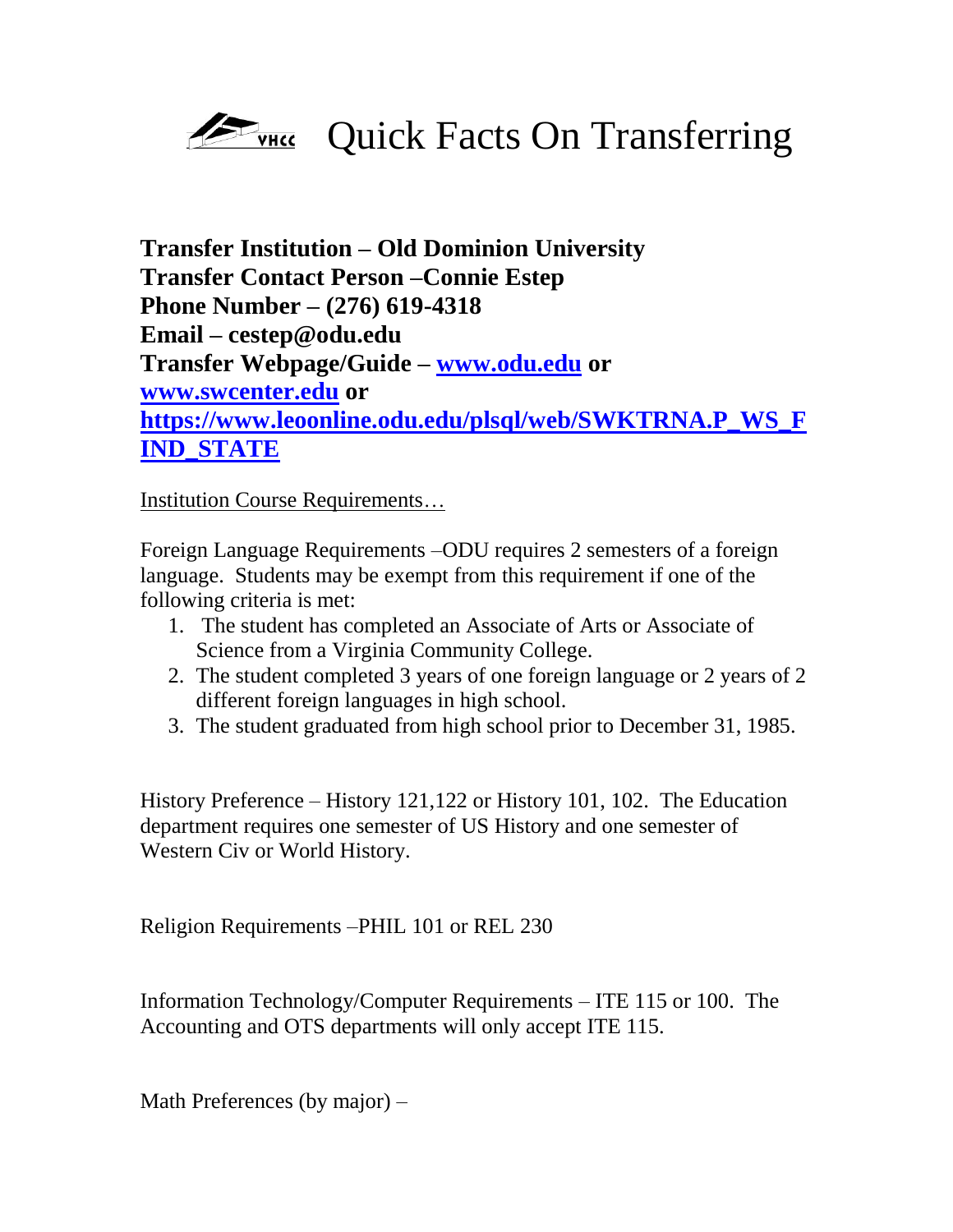Education – MTH 158 or 163 and MTH 146 or 241. Science – MTH 158 or 163 Business – MTH 163 and MTH 271 Social Science Fields (psychology, journalism, etc.) – Information Technology – MTH 163 and MTH 271 Computer Science-MTH 173 & 174 or MTH 271 & 272 Other – Human Services-MTH 158 or 163 or MTH 146 or 241. Professional Communication-MTH 146 or 241 Engineering Technology-MTH 163 and MTH 271 & 272 or 173 OTS-MTH 146 and 163

Other Course Requirements/Preferences – Education majors should take ART 201.

Transfer Scholarships Available – Transfer students with a GPA of 3.5 or greater may qualify for academic scholarships. The scholarship application is available at [www.odu.edu](http://www.odu.edu/) under the financial aid link.

## GPA Policy

VHCC GPA required for admission – This is undergoing changes. Currently, a student who completes the transferable associate degree with a 2.5 or better is a guaranteed admission. The general accepted GPA is currently 2.2. For FALL 2010, Spring 2011 and Summer 2011, the required general GPA will be 2.3. For FALL 2011, Spring 2012 and Summer 2012, the required GPA will be 2.4. Starting FALL 2012, the minimum GPA will be 2.5.

Accept D's? – No

Will you recalculate GPA's if student took course twice at VHCC (recalculate GPA to first attempt grade)? – We accept grade forgiveness.

Transfer grades or just credits into your institution? – Credits only